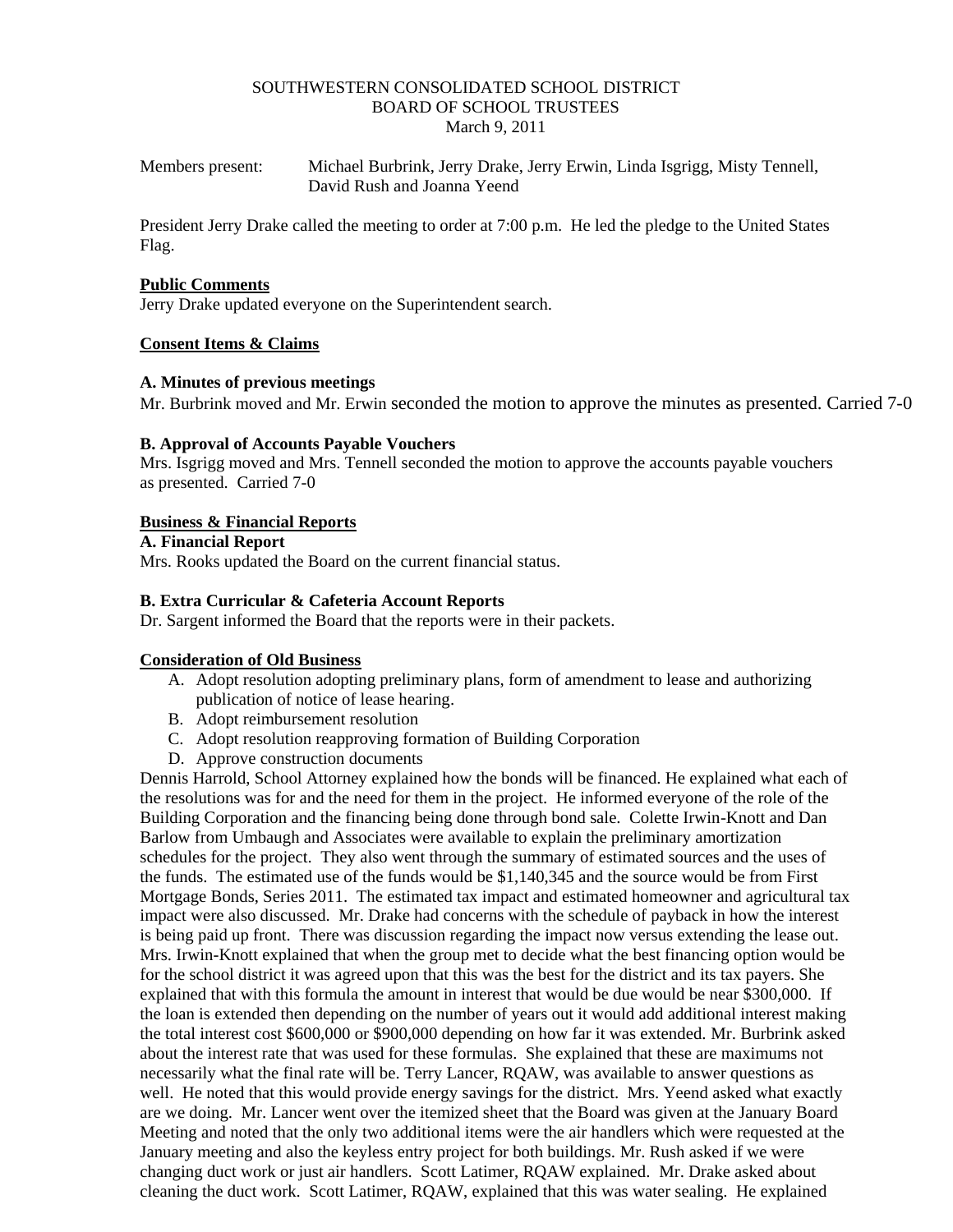that he does not feel that our duct work is in that bad of condition. He did state that it would be cleaned prior to sealing though. Mr. Drake wanted to know what type product would be used. Mr. Latimer stated it would be a spray on epoxy for water proofing. Following the discussion regarding the project; Mr. Burbrink moved and Mrs. Isgrigg seconded to approve Exhibits A, B  $\&$  C as presented. The motion carried 6-1 with Mr. Drake opposing.

# **New Business**

A. Policy Review: Dr. Sargent went over the policies for Board Committees, Board Attorney, Board Meetings, Quorum/Voting, Board Policy Development, Administration in Policy Absence, Board Member Development Opportunities, School Board Memberships and Evaluation of Board Operations & Presentations. Revisions to the Board Meetings policy will be made to state "The superintendent shall provide written notices of all Meetings in accordance with the Open Door Law." This is the second sentence in this policy. The policy currently titled "Administration in Policy Absence" will be updated to read "Administration in Absence of Policy". The policy for Board Member Development Opportunities will have grammatical corrections in the fifth paragraph "expensed" will be corrected to read "expenses" and in the sixth paragraph there is a typo that will be corrected between the words involve and warrant. The last sentence for the policy for Evaluation of Board Operation Procedures will now read "This evaluation should occur annually." Following the review of the policies, Mr. Burbrink moved to approve the policies with revisions as stated. Mrs. Yeend seconded. Carried 7-0

B. Request for approval to exercise reduction-in-force procedures as needed. Dr. Sargent requested that the Board allow him to proceed with the master contract RIF procedures. Mrs. Isgrigg moved and Mr. Rush seconded. Carried 7-0

# C. Request for approval of Summer Driver's Education Program

Dr. Sargent noted that the Board had the proposal in their packet from Larry Phares for the Summer Driver's Education Program. He stated that it is a self supported program and if enough students are enrolled in the program then they will have it. He asked the Board to approve the self supported program if enough students enrolled in it as presented. If there are not enough students then the program will not happen. Mr. Rush moved and Mrs. Tennell seconded. Carried 7-0

### D. Other

Mr. Burbrink asked where things stand regarding an elementary counselor and having someone working in that building. Dr. Sargent noted that we have applied for a grant two times in the past for an elementary counselor and have not been awarded those funds. He noted that we are not meeting the needs of our elementary kids and the state obligation for elementary guidance. Mr. Burbrink asked about the job descriptions that were approved for the counselor positions. Dr. Sargent noted that the Board had approved 3 job descriptions for the district. Mr. Drake asked which one of the three is currently being used. Mrs. Yeend asked if job descriptions can change. Dr. Sargent noted yes because this is a change in job requirements not working conditions. Discussion involved having someone doing social work versus someone counseling and if we would be able to have someone as social worker at the elementary level. Mr. Harrold stated that Shelbyville Central hired a social worker for their elementary.

### **Reports & Presentations**

Dr. Sargent gave a brief update on the Strategic Planning Committee organizational meeting.

Mrs. Blake and Mrs. Maurer updated everyone on the events going on in their buildings. They also updated everyone on the professional development that is going on in their respective buildings. Mr. Ralston updated everyone on the First Boy's Sectional Win since 2003 and congratulated the team and their coaches. He gave information regarding the regional game coming up this weekend and informed them that a fan bus would be going as well. He also stated that there was a community member willing to cover the cost of tickets of students that could not afford to go. He asked if anyone knew of anyone to please let him know.